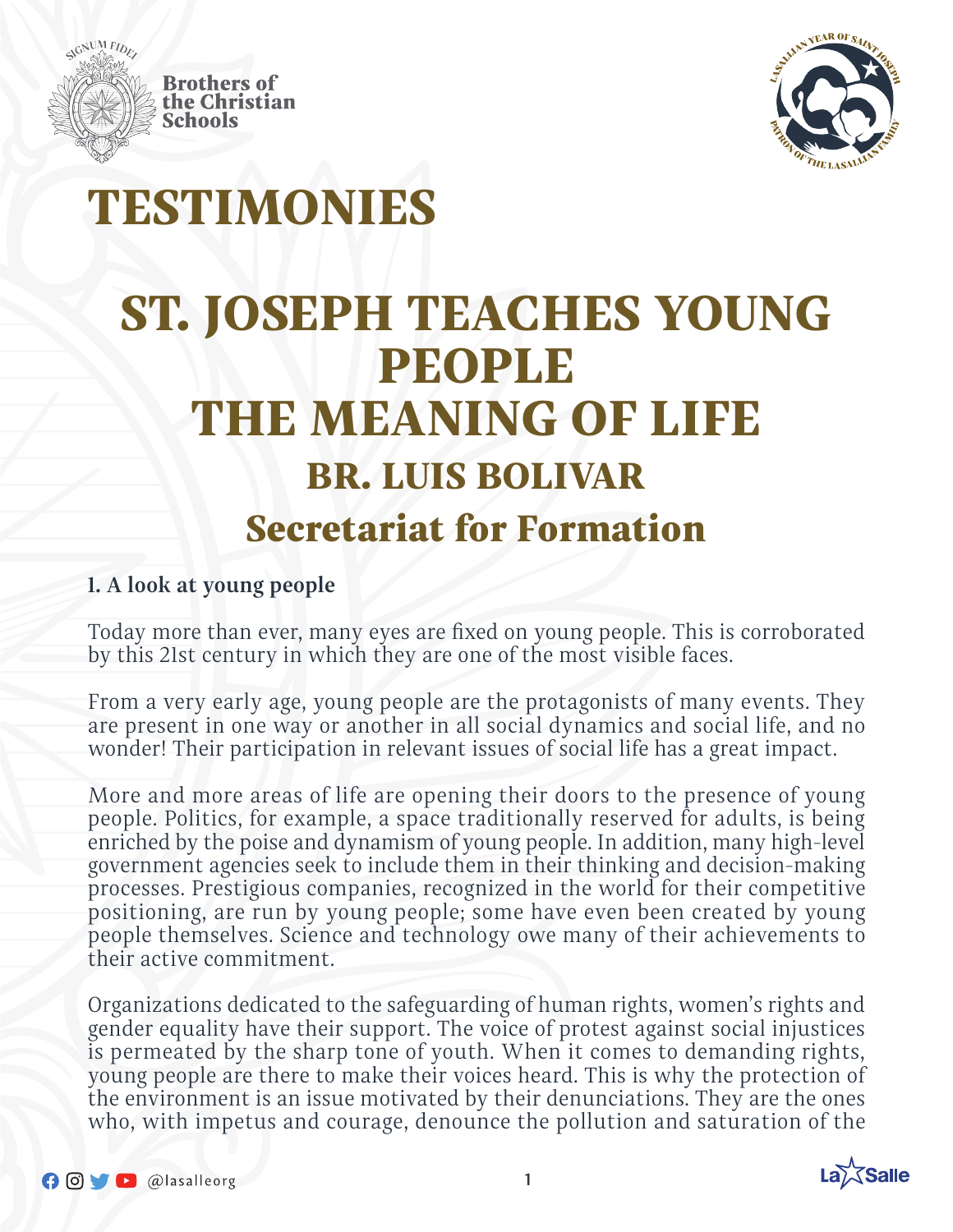



atmosphere due to contaminating gases emitted by huge factories, which care nothing more than to promote production and exacerbated consumption at the cost of economic gain. Indeed, the active role of young people in society shows a favourable spectrum of their success as an expression of their active commitment.

This successful presence of young people in social life has not always been the case. In the past, the presence of young people in social dynamics was invisible as they waited to come of age. It was the adults who made the most important decisions in social life. Only they had the privilege of participating in major public and private affairs. Because of the way the social structure itself was organized, adults were responsible for the care, protection and development of the young.

Discussions about what was best for them depended on adults. Adults were in charge of discussing and defining the organization of society. Their functioning, based on precise and fixed rules, reflected a certain security. Based on a certain order and a certain stability, the quality of the results was anticipated. Thus, an era was configured in which prediction did not depend on sources of chance, such as the areas known today as the horoscope, tarot, among others. Thus, in this time of certainties, the future of young people was anticipated. Adults projected their education, job performance, and emotional ties beforehand.

In this dynamic of certainties, institutions were the mechanisms used to safeguard security protected by order. The State was the first institution in charge of organizing norms of behaviour that promoted peaceful relations. The family and the school received the way in which society should function, while helping children and young people to learn it. In this way, they are prepared to cope without trauma in adult life. The Church inspects the field of conscience or morality. Its importance lies in its role in shaping the convictions and motivations that lead one to act in a certain way. Therefore, the belief in the relationship between compliance with the rules and acting well is an effective mechanism in the preservation of the established order.

In fact, there is a strong tension between a protagonist and active position in the direction that personal life should take and another, where subjection to the determinations of adults guides the destinies of young people.

Moving from one state to another does not happen overnight. There are many events that influence this passage from a passive state to a state of high activity. Some of them help to understand the active participation of young people as an awakening.



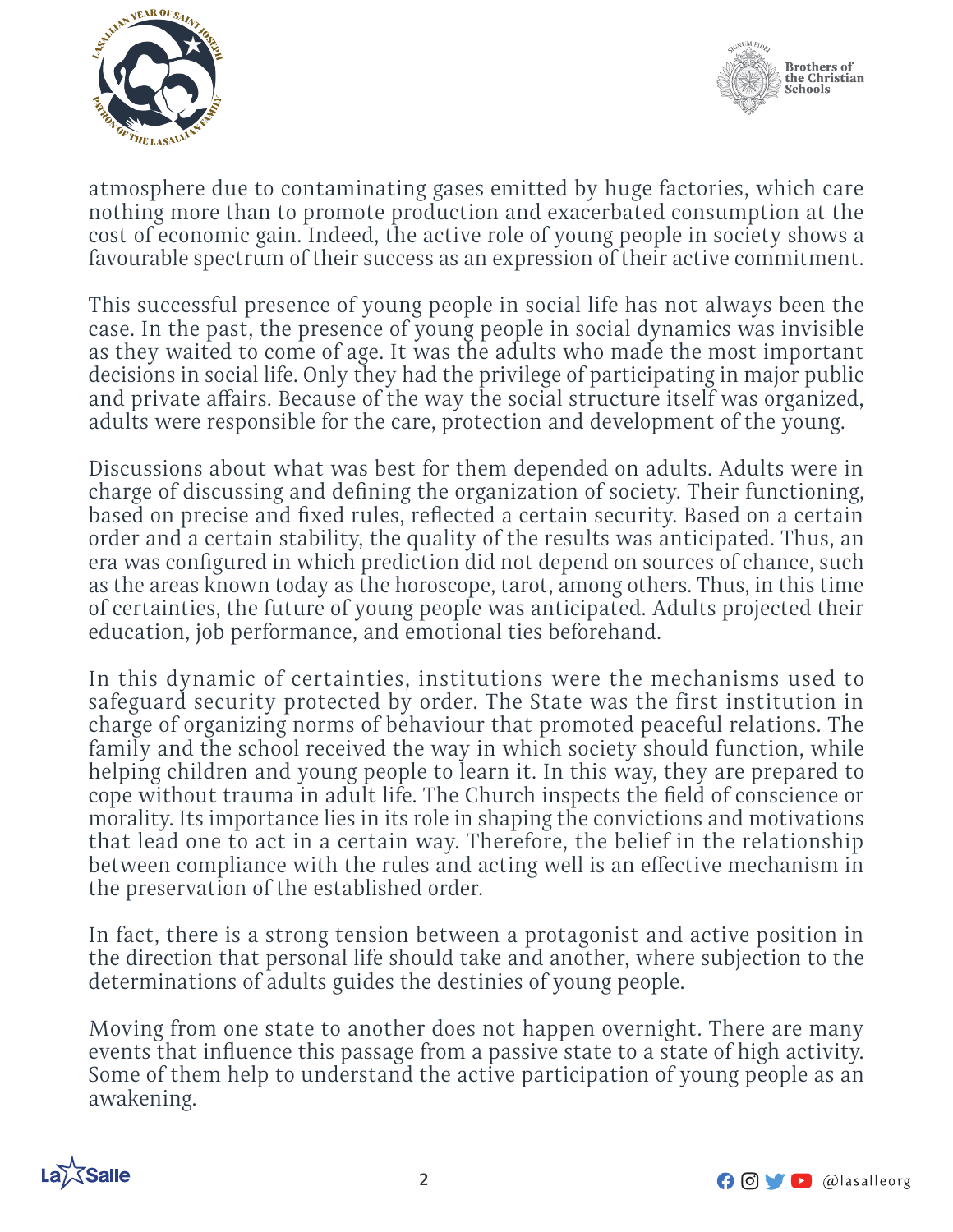



I imagine the social, religious and family dynamics of the family of Nazareth and St. Joseph taking care of Jesus and trying to transmit the traditions and values, at the same time that he collaborated in the growth and education of Jesus, as a child and as a young man. His doubts, his achievements, his dreams…

### **2. In a time of change, also of hope.**

It is common to hear sociologists talk about the accelerated way in which changes are taking place. Whereas it used to take centuries to move from one fact to another, or at least to become aware of it, today everything seems to be changing in the blink of an eye.

Rapidly transformations in communication, transport, medicine have impacted the world. The encounters and misunderstandings mediated by transport or communication occur instantly. What used to take a long time is now done in a flash. While in medicine there is a delay in surgery, due to the procedures and risks, today it is a matter of minutes, thanks to the sophisticated tools available. The war scenario soon incorporates the creation and implementation of more sophisticated weapons; think, for example, of the fear generated by the risk of the use of weapons of mass destruction such as missiles and nuclear bombs.

The changes do not stop. With the vertiginous way in which everything happens new more sophisticated elements are incorporated into human life, those that already existed have been transformed or have disappeared. With the speed of change what remains is change itself. However, the new elements are not easily accommodated to the previous structure of thought. Preparedness to receive and incorporate the new elements is deficient. Predicting outcomes is increasingly difficult. In effect, this difficulty in incorporating changes into the previous dynamics of life affects the order in which places, social communities and individuals function.

As a result of this inability to position oneself in the face of the new, a time lag is produced that affects the regulated functioning of institutions. The ability to predict changes in the previous era helped to model a type of person, with the necessary characteristics to adapt to the functioning of society according to an anticipated dynamic. This augured success. In this new dynamic of accelerated changes, institutions have difficulty in guaranteeing the necessary conditions to succeed in the social dynamics outside of anticipated regulations. Thus, the uncontrolled changes in social life plunge human life into a crisis.

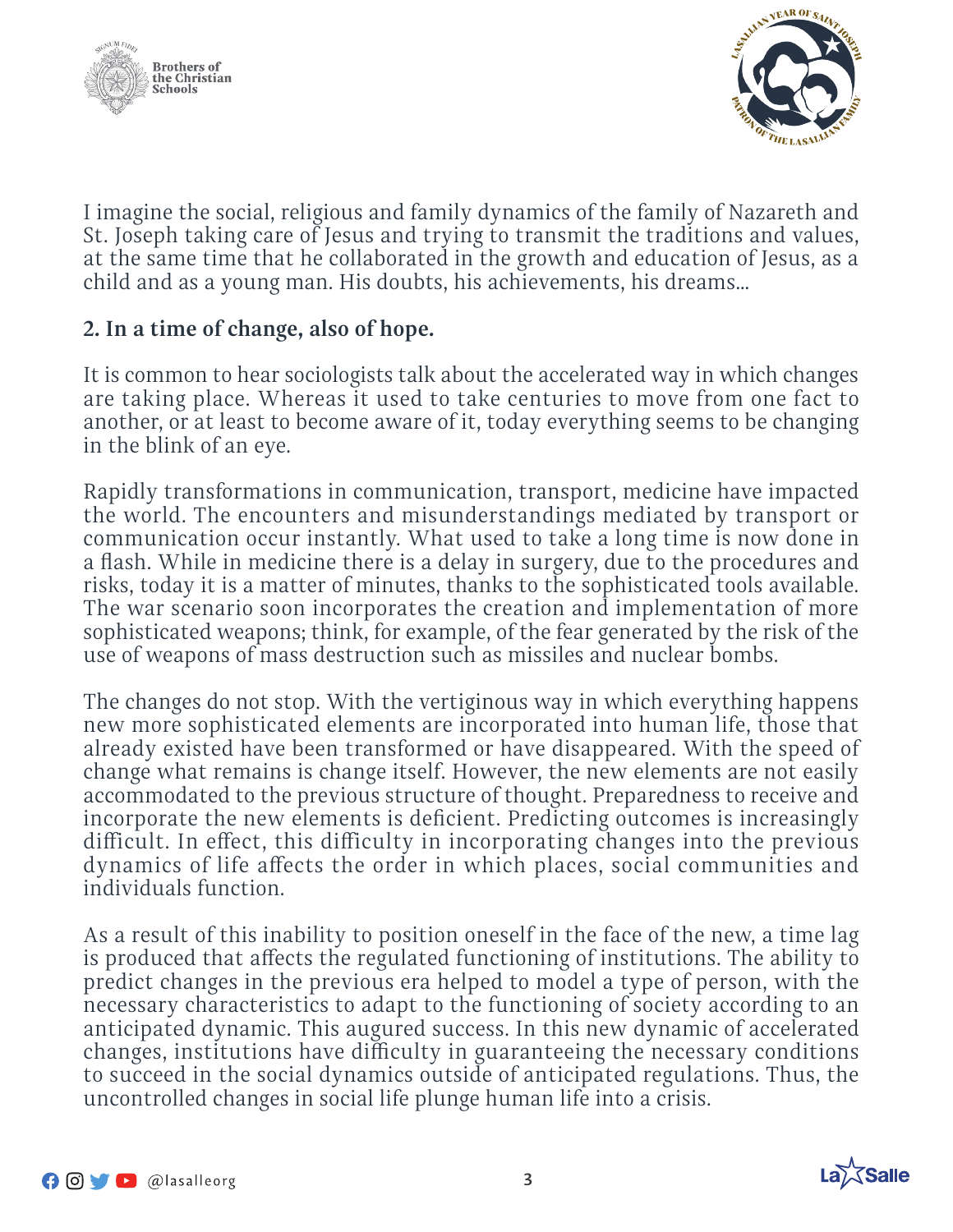



However, the benefits of the advances acquired with the changes of the epoch are accompanied by new disasters. Deregulation and uncertainty in the face of the changes introduced by the new epochs brought with them devastating effects such as increased pollution; wars and armed confrontations become more acute with the use of more sophisticated weapons; a decrease in the labour supply due to the fact that machines come to replace human skills; the appearance of new diseases... in short, a real chaos comes to replace the old planned order.

The old utopian anticipations that spoke of a perfect world, such as those of Thomas More and Saint Augustine, are a thing of the past. In the midst of chaos and uncertainty, the dystopias of a happy world predominate. The same ones that Aldous Huxley and George Orwell anticipated at the beginning and middle of the 20th century.

While it is true that the active role of young people, as mentioned at the beginning, has earned them great recognition, it is also true that, as a consequence of the changes described above, they are producing reactions in them that are not so positively criticized.

Faced with the new dynamics of life in which the supreme characteristic is change and instability, a pessimism is produced as a result of discontent with the failure of the anticipated project of adults. This gives rise to a strong rejection, protected by distrust of the pseudo-certainty of long-term projects.

In this sense, young people assume lifestyles in accordance with the fleetingness of time. Immersed in the new techno-scientific elements, young people seem to dilute themselves in the evanescence of change. So, a withdrawal into themselves, with a tendency to individualism and selfishness, are more noticeable. This affects the duration of their interpersonal relationships.

In the fleetingness of time, young people do not want to put off until tomorrow what they can do today. What matters is this moment, here and now. The premise is to live the moment with intensity. Thus, in the eyes of adults, under the old slogan of planning, young people appear as disorganized, irresponsible, hedonistic, narcissistic... As a result, the anguish generated by the uncertainty of an uncertain future drives young people's desire to live the greatest number of pleasurable sensations in a constant present, disconnected from the past and the future.



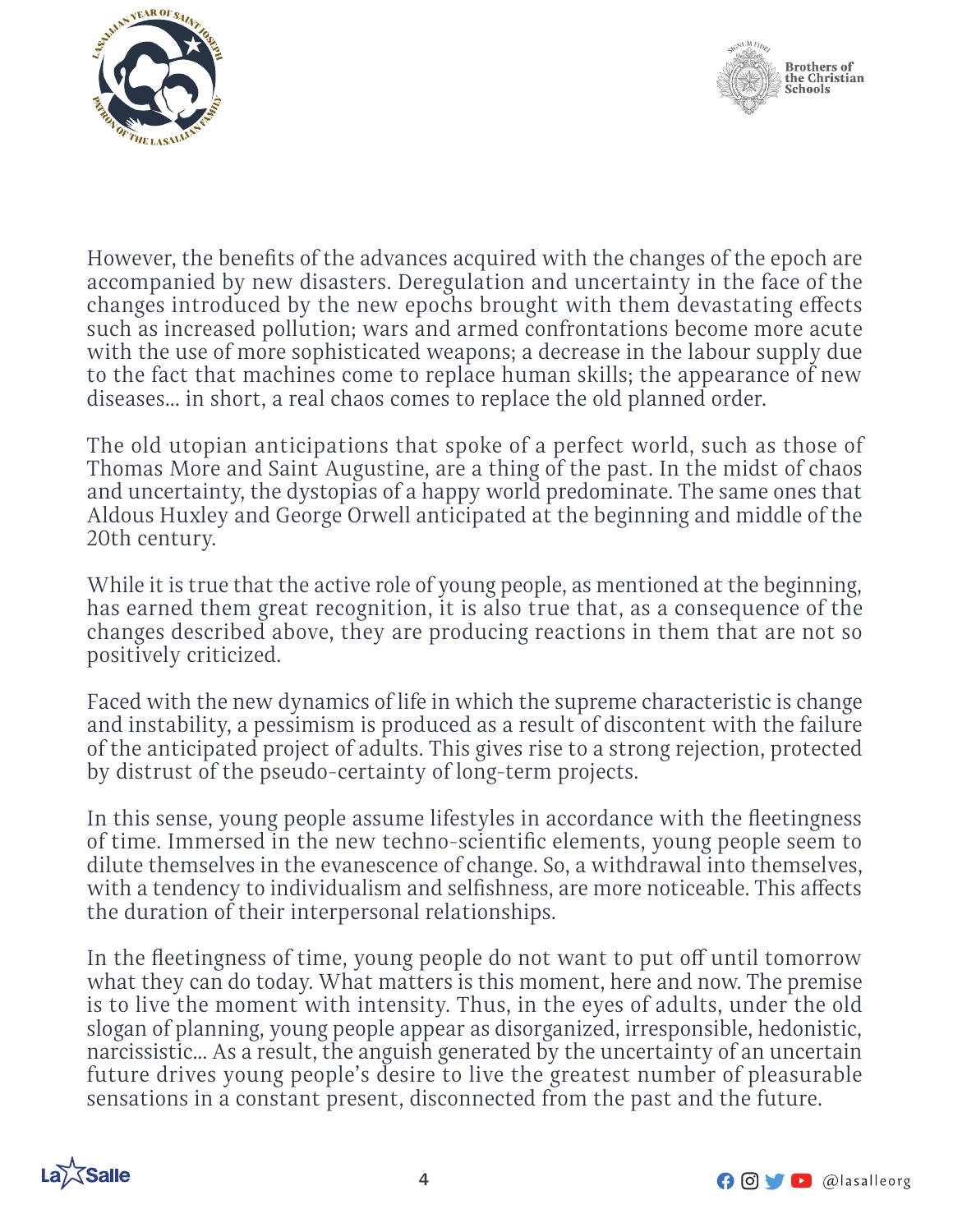



Are all these pessimistic attitudes all the fault of young people? Do they determine once and for all the significant presence of young people in society? What role do young people have in the face of the accelerated changes that the world is experiencing and that greatly affect the relationships between people, other creatures and with transcendence?

In the midst of all this gloomy panorama that covers the reality of young people, the words of sister Joan Chittister call us to look with hope at the future of young people. The North American sister tells of the Irish practice, and surely in other regions of the world it is similar, in which families are accustomed to hide the embers left over from the previous day's fire with some ashes to rekindle the fire the following day. In these burning embers that are hidden and then uncovered to give new life to the fire, the potential of the strength contained in young people to preserve the future of a better world is visualized.

In them is hidden the dynamism to keep alive this generation and those to come. It is only necessary to remove those ashes that hide the passion contained in them; with which the new burning fire that will keep the flame of hope alive will be lit.

There are many glowing embers in young people. Because when the darkness of hopelessness prevents us from seeing any possibility of hope, there are embers that we can rekindle. In this sense, Pope Francis sees young people as a hope for the Church and for the world.

At World Youth Day, celebrated in Rio de Janeiro in 2013, the Pope invited young people to raise their voices in the face of injustice: "Make a ruckus, but do a good job of it! -the Holy Father exhorted-A ruckus that brings a free heart, a ruckus that brings solidarity, a ruckus that brings us hope, a ruckus that comes from knowing Jesus and knowing that God, once I know him, is my strength. That is the kind of ruckus which you should make".

I imagine the ruckus that Jesus must have created in his Nazareth, in his family ... In his disappearances, mischief and "escapes" to which Joseph and Mary had to face, as when "lost" in the temple. Undoubtedly, Joseph must have been, necessarily, attentive to the maturation changes of Jesus himself.

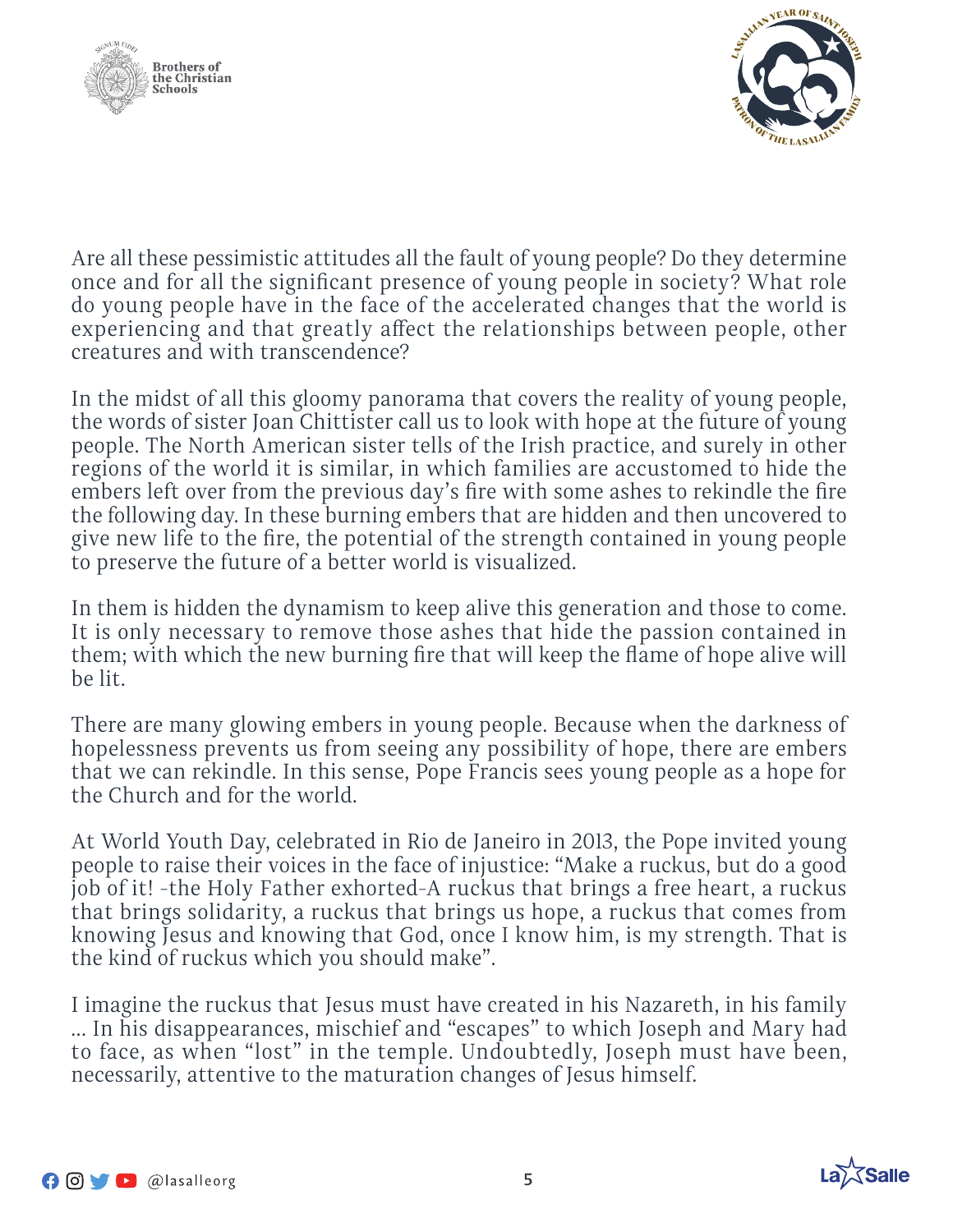



## **3. St. Joseph, clues to hope.**

On the other hand, without moving away from images, voices and models of hope, it is worthwhile to recognize in the life of St. Joseph clues to keep the flame of hope alive. Because this man is an example of life to follow.

As in contemporary times, this saint had to deal with uncertainties; doubts because of the opacity of the future.

The circumstances of his time were not very friendly to him. Persecutions, murders, poverty were very common at that time. And in the midst of this darkness the people kept the fire of hope that a saviour would come to comfort the helpless (2 Sam 7:11-16). Without clarity as to how and when this would be possible, St. Joseph had a dream in which he was told of his proximity to this plan of salvation. This is where the determined will of a man is a sign of complete freedom. In spite of the confusion, the saint gives himself as a collaborator to the realization of this dream.

But was St. Joseph a man who had no plans, no life project, like any person who idealizes a life? Could it be that this man was just waiting for the fate of the future, waiting to see what would happen to him? I do not think so.

St. Joseph surely had dreams, goals, purposes; he had idealized a way of living like many men of his time. Proof of this is that he already had a profession. The Gospels relate that he was a carpenter (Mt 13:55). That is, he had a job and he earned his living with it. In addition, he already had plans to go and live with a woman called Mary. He dreamed of setting up a home.

However, in the course of her life plans, a discordant situation appears. An event that enters her life to disrupt it. It bursts in untimely to alter the course of his life. The Gospels relate that the woman he was going to marry was pregnant (Mt 1:18). Moreover, the child she was expecting was not his. In the order of logical human actions, Joseph thinks of leaving Mary. Not to continue with the plan he had. However, in this orderly development of the life story that Joseph had proposed to himself, the unexpected event of salvation is articulated.



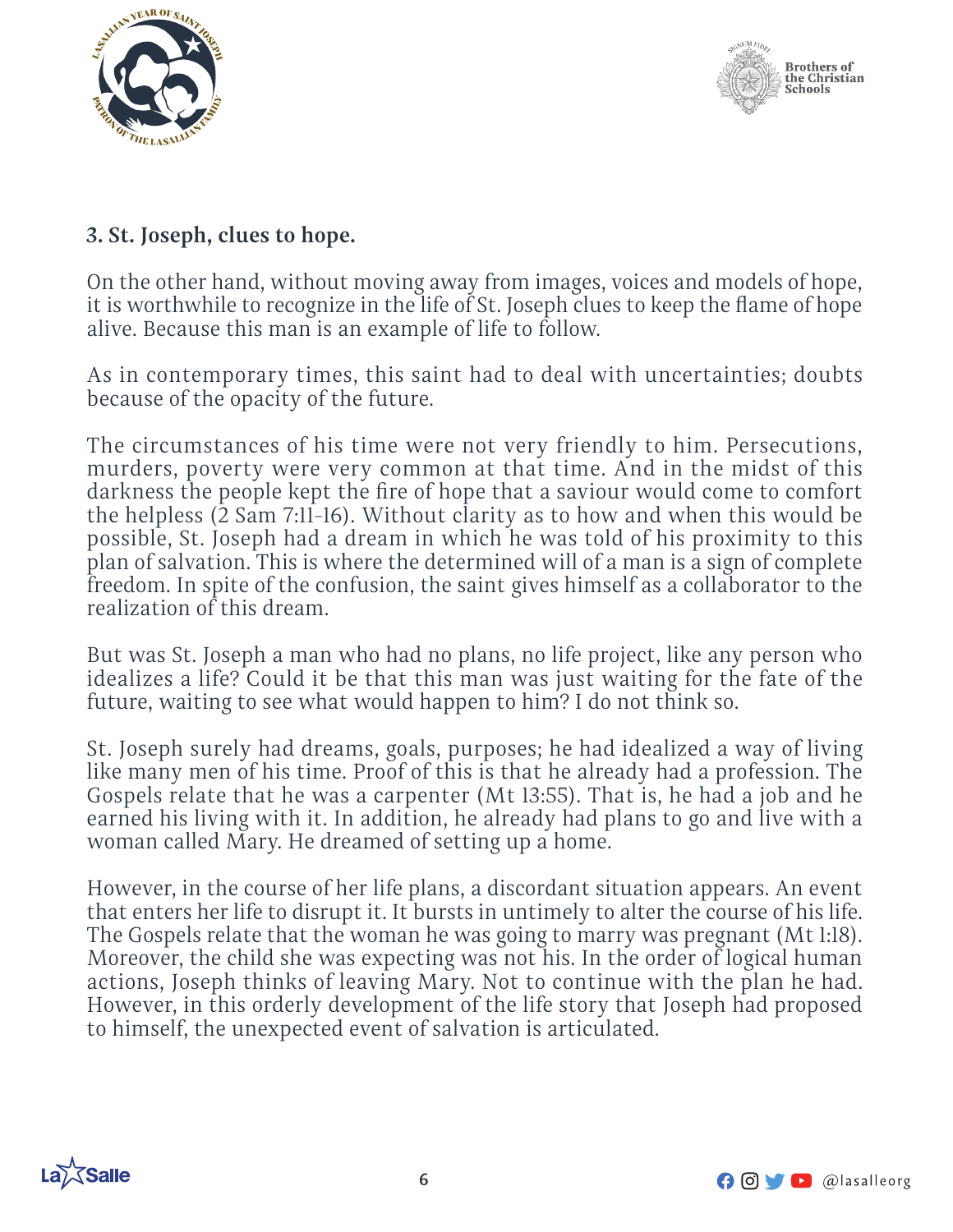



While Joseph was sleeping, he was visited by an angel who told him not to be afraid to take Mary and the child as his wife, because the child was the Son of God (Mt 1:20-21). Can you imagine Joseph's confusion? What reason did he have to believe and accept what was happening to him? And yet, in spite of his discomfort, this courageous man accepts and acts as the angel had told him in a dream.

But all this accumulation of unexpected actions does not end here. Later, when he had courageously accepted a woman with a child that was not his own, altering the moral and religious canons by which he had been formed, he had to deal with the uprooting of his comforts. He had to leave land, friendships, work, stability by choosing to take care of Mary and the child she carried in her womb. He had to move from Galilee to another town, Bethlehem, with his pregnant wife Mary, to fulfil the duty of the census (Lk 2:1-4), a mandatory requirement at that time for every citizen. Not that it ended there, after the birth of Jesus, he had to flee to another town, Egypt, to protect the life of the child of the king of that time. Herod was looking for him to assassinate him (Mt 2:13). What a tragedy for Joseph!

There is no doubt that Joseph's constant responses in the midst of so many uncertainties regarding the veracity of the realization of God's salvific plan in humanity are an example of trust in an uncertain project... on the other hand, it is also the irrefutable proof that life does not always follow a previously established order. And that, in spite of all changes in the order and anticipated plans of life, life can always be reordered in another way, and not for that reason it ceases to have meaning. Because life can always be otherwise. Unthinkable, many times.

This leads one to think that, even if times are calamitous and high risk as they are now, there is a possibility of rebuilding projects. For the presence of a virus has altered the rhythm and plans of so many people. Meetings have become permanent misunderstandings. Faced with the risk of contagion, people withdraw and avoid contact with others. Many people keep the fire of hope to reframe their lives. To rekindle the flame of hope that once kept them motivated to embrace life with intensity.

Nevertheless, and in spite of any gloomy panorama; opaque due to uncertainties, life deserves to be lived. In other words, if life does not follow the course traced out at a given moment because of unforeseen circumstances, even so, in the chaos it can be configured in a horizon of meaning. We must cling to it in order not to give up and fall into the pit of discouragement due to pessimism.

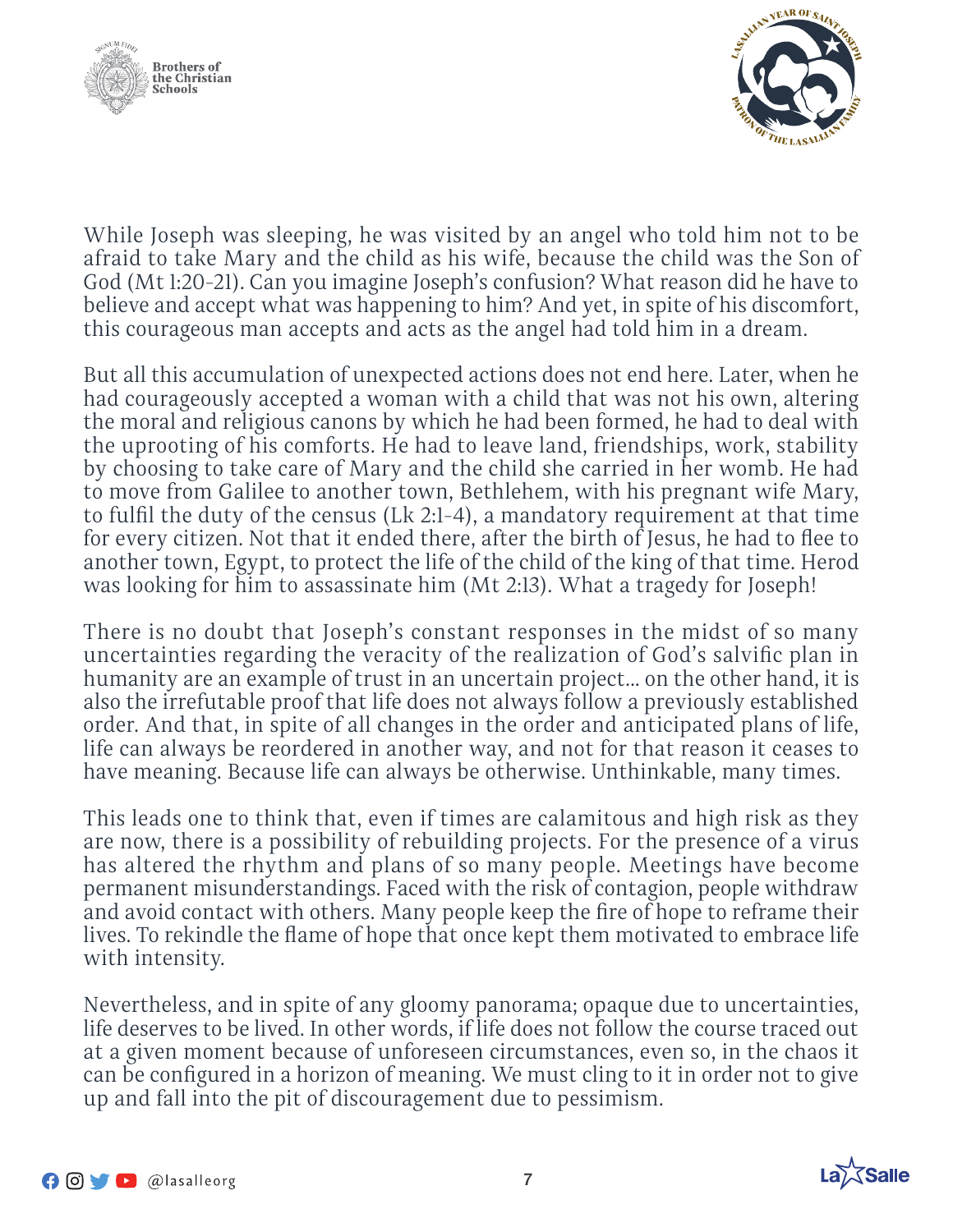



In the midst of turbulence and chaos, young people can remember the words of sister Chittister, Pope Francis, and the life of Joseph, to maintain hope. Trust. Discover your dream connected to the dream of humanity that a better world is possible. Strive for it. Work to build it.

### **4. How can we keep hope alive in young people?**

Faced with feelings of confusion in a world of rapid change, with unpredictable and unpredictable circumstances, like those faced by St. Joseph in his time, there are paths of hope for young people. When things do not go according to plan, let alone life seems to be on a course connected to their various experiences, it is worth considering stopping, observing, shaping, interpreting, sharing and moving forward.

The rush of the moment makes the important things in life go unnoticed. This inattention prevents us from recognizing the presence of a totality made up of details like a puzzle. This is why it is important to stop and pay attention to what is happening in one's life.

After fixing our attention on the present moment in which so many things are happening, it is important to observe. This implies an attentive look at what happens and stops happening, to discover beyond the established limits anachronistic canons and a more diaphanous image than the one granted by the fleetingness of appearances. That is what happened with José. If he had remained with the conventional view of reality, he would not have been aware of God's designs for him.

Following this new situation that transcends the conventional, it becomes necessary to configure the moments of life in a totality, in openness to new changes. This process requires recognizing that since life does not take place diachronically, which makes it unintelligible, it is necessary to construct a totality with the fragments that make up each life.

Now, when life has the order that each person gives it according to his or her gaze, then it is time to look at it again. This action of reviewing history as a synthesis of what has been lived makes it possible to anticipate with expectant attention